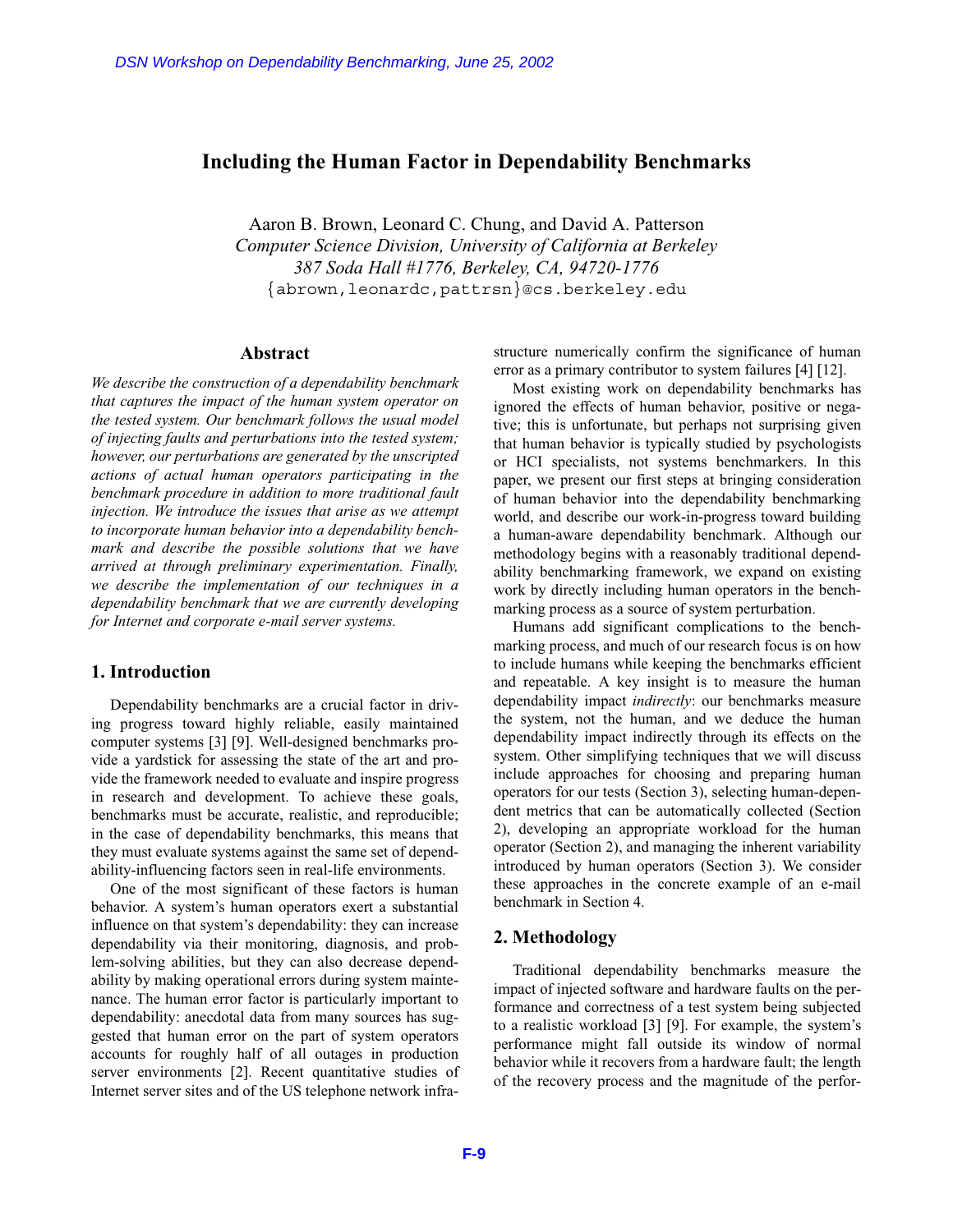mance drop are measures of the system's dependability in response to that fault. Typically, dependability benchmarks are run without human operator intervention in order to eliminate the possible variability that arises when human behavior is involved. But as dependability emerges from a synergy of system behavior and human response, ignoring either component or their interactions significantly limits the accuracy of the benchmark; both system and operator must be benchmarked together.

To accomplish this joint measurement of system and operator, we extend the traditional dependability benchmarking methodology by allowing the human operator(s) to interact with the system during the benchmark. The interaction takes two forms. First, the operator plays an active role in detecting and recovering from injected failures, just as they would in a real environment with real failures. Second, the operator is asked to carry out pre-selected maintenance tasks on the system (for example, backups/ restores, software upgrades, system reconfiguration, and data migration), again to simulate real-world operator interaction with the system. We then measure the system's dependability as usual; unlike the traditional approach, the dependability result now reflects the net dependability impact of the human operator, be it positive or negative.

In essence, our approach is to create a standard system dependability benchmark with the human operator as a new source of perturbation, in addition to the standard perturbations injected in the form of software and hardware faults. We can classify the human perturbation based on how it arises. *Reactive perturbation* results from unscripted human action in response to an injected hardware or software fault, and reflects the operator's ability to detect and repair failures. If the operator is quick to respond and recovers the system efficiently, the perturbation will have a positive impact on dependability; if the operator makes mistakes, is slow to respond, or simply fails to respond at all, the impact will be negative. In contrast, *proactive perturbations* arise as the operator performs system maintenance tasks unrelated to failure occurrences. These too can have a negative or positive dependability impact depending on how well the operator performs the task, how many errors are made, and how the maintenance task itself affects the system. DSN Workshop on Dependability Benchmarking, June 25, 2002<br>
ice drop are measures of the system's dependability in<br>
similar monst to that fault. Typically, dependability benchmarks<br>
nones to that fault. Typically, dependabi

An important change in the benchmark semantics arises when we include proactive perturbations. In traditional dependability benchmarks the system is expected to have a constant level of fault-free dependability; in contrast, with our methodology this baseline can change as the result of maintenance on the system (for example, an "upgrade" maintenance task could increase performance or redundancy). While this complicates the interpretation of benchmark results, it is more indicative of real-world dependability, where maintenance is common. It does require some care in cross-system benchmarking to ensure that similar maintenance is performed on all tested systems.

While the above description of our methodology implies that human operators must participate in the benchmark process, one might wonder if we could simulate the human perturbations and thus eliminate the human. Unfortunately, this reduces to an unsolved problem—if we were able to accurately simulate human operator behavior, we would not need human system operators in the first place! While the HCI community has developed techniques for modeling human behavior in usability tests [5], even in those approaches human involvement is required at least initially to build the model, and the resultant models are typically highly constrained and system-specific, making them inappropriate for use in a comparison benchmark.

Thus we are left with the approach of using live human operators in the benchmarks; this is the only way to truly capture the full unpredictable complexities of the human operator's behavior and the resulting impact on a system's dependability. To flesh out the approach, we must consider how to choose operators for the benchmarks, what maintenance tasks to give them, and what metrics we should use for the final dependability scores. We must also confront the challenges of dealing with human variability, performing valid cross-system comparisons with different operators, and structuring benchmark trials so that the number of human operators is minimized. We discuss workloads and metrics in the balance of this section, and return to the remaining challenges in Section 3.

#### **2.1. Human operator workload**

The human operator workload consists of two parts: a pre-specified set of maintenance tasks, and the interactions that arise naturally as the operator repairs injected faults. Since the reactive part of the workload is unscripted and depends on the particular operator's approach to the failures, we do not specify it in advance, and we will not consider it further here.

The pre-specified set of tasks that the operator carries out during the benchmark should be representative of the real-world maintenance carried out in production installations of the type of system under test. Note that we define "maintenance" rather broadly: any *operator* (non-end-user) interaction with the system that is not an immediate reaction to a failure is considered maintenance.

The ideal way to obtain a representative set of maintenance tasks is to carry out a "task analysis" study in which the experimenter shadows real operators as they run a production system similar to that being benchmarked [8]; recording how these operators spend their time provides a list of tasks ranked by importance or frequency. The drawback of task analyses is that they are time consuming and often impractical, especially when the type of system being benchmarked has never been deployed in production.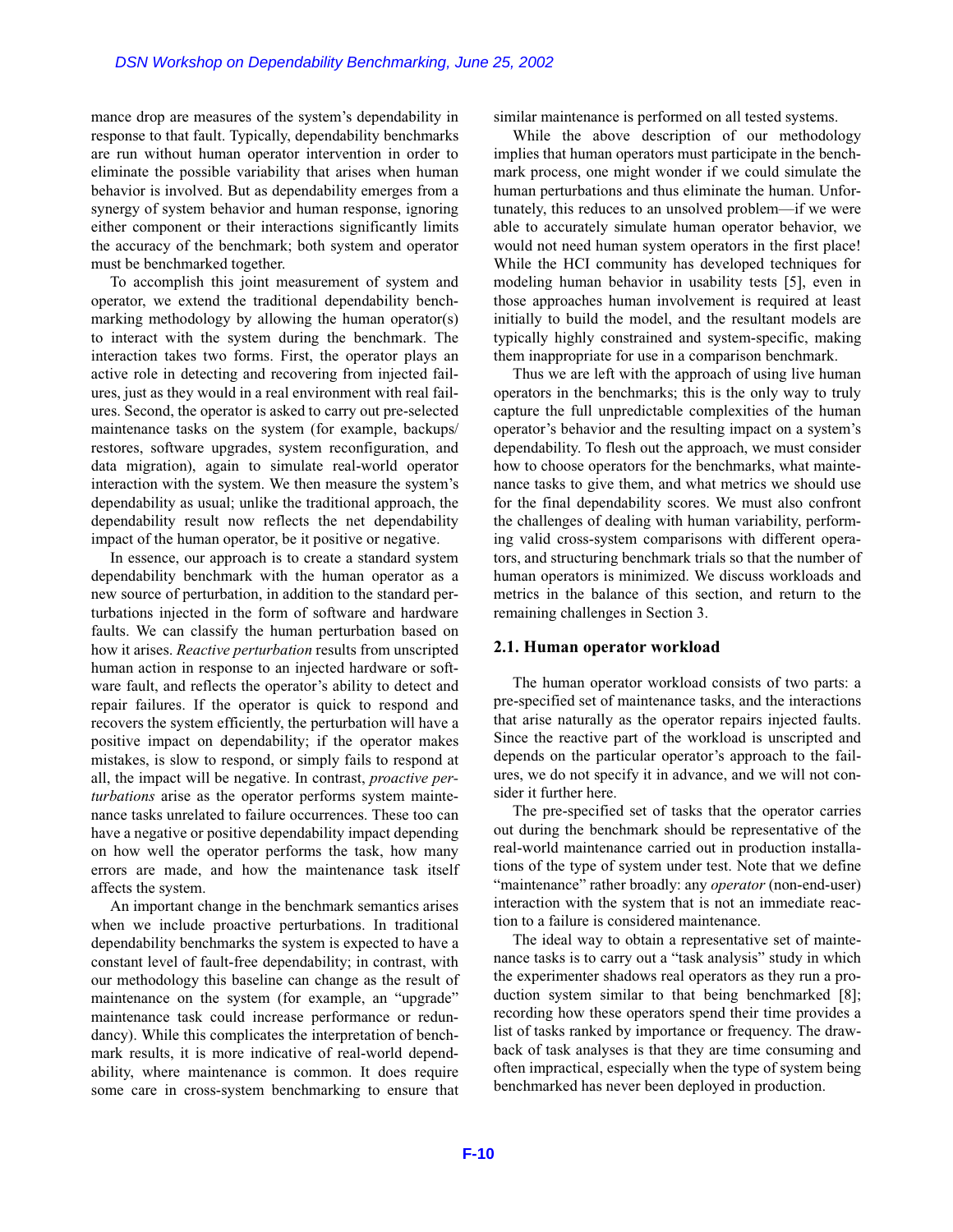In such cases, a satisfactory set of maintenance tasks can be selected by an expert familiar with the target system's application domain, using published studies of what system administrators do as a guide [1] [6] [7]. An analysis of these studies suggests a set of general categories of maintenance tasks that apply to most systems:

**Initial configuration:** setting up new systems, including hardware, operating system, and application installations. Increasing the capacity of an existing system.

**Reconfiguration:** a broad category covering everything from small configuration tweaks to significant reconfigurations like hardware, OS, or application upgrades.

**Monitoring:** using monitoring tools or probes to detect failures, security incidents, and performance problems.

**Diagnosis and repair:** recovery from problems detected by monitoring tasks. Diagnostic procedures, rootcause analysis, and recovery techniques like hardware repairs, software reinstallation/configuration, security incident response, and performance tuning. Unlike "Reconfiguration" tasks, these are unplanned and unscheduled.

**Preventative maintenance:** non-urgent tasks that maintain a system's integrity, redundancy, and performance, or that adapt the system to changes in its workload.

For an example of how these task categories were specialized for a dependability benchmark for e-mail server systems, see Section 4.

#### **2.2. Metrics**

Traditional dependability benchmarks use performance and correctness measures to quantify dependability. Dependability scores are produced by examining how these measures deviate from their expected norms as the system is perturbed by injected faults. We can use this same approach to quantify dependability in our humanaware dependability benchmarks, since we are considering human operator involvement as just another perturbation source to the system. Dependability as measured by this approach reflects the net impact of the human operator: human error that affects performance or correctness will be manifested as reduced dependability, whereas human ingenuity in efficiently repairing problems or performing maintenance will manifest as improved dependability. DSN Workshop on Dependability Benchmarking, June 25, 2002<br>
n such cases, a satisfactory set of minierance tasks<br>
is esclected by an expert familiar with the target sys-<br>
x application domain, using published studies of wha

The major advantage of this approach is that it vastly simplifies the benchmark process compared to the alternative of trying to directly measure the human impact on dependability. Because there is no need to directly measure human error rate or the dependability impact of individual human actions, the collection of dependability results can be automated. Furthermore, it is easier to design benchmarks for cross-system comparison, as there is no need to match operator actions on one system to equivalent actions on another (often an impossible task). Of course, there is nothing preventing the benchmarker from collecting addi-

tional data on human error rates, error severity, or recovery time; such data can prove useful in evaluating a system's *maintainability*, although they are not needed for a dependability evaluation.

# **3. Reproducible benchmarks with humans**

The inherent variability and unpredictability of human behavior makes it a challenge to achieve reproducibility when we include humans in our benchmarks. A crucial part of our human-aware benchmarking methodology is to manage the variance introduced by our human operators, both within a single benchmarking experiment and across benchmark runs on different systems or over time.

Variability in human operators comes from at least three sources. First, different prospective operators will have different backgrounds and base skill levels (compare, for example, an experienced sysadmin to a CS student). Second, operators may have different levels of experience with the system and the benchmark tasks. This is a particularly acute problem when benchmarks are carried out iteratively, as each iteration of the benchmark process increases the operator's experience with the system and can alter his or her behavior on subsequent iterations. Finally, there is a level of inherent variability in human behavior: two operators with identical experience and identical training given identical benchmark tasks may still behave differently.

#### **3.1. Managing variability: single system runs**

We propose a two-pronged approach for managing variability in one-off, single-system benchmarks. First, we appeal to statistical averaging, deriving the final dependability result from multiple iterations of the benchmark with different operators participating in each iteration. Second, we attempt to minimize the pre-averaging variability by selecting the participating operators from a set of people with approximately-equal levels of background and experience, and by providing training and support resources to further equalize their knowledge bases.

Results from our pilot studies suggest that between 5 and 20 operators (iterations) will be needed to gain a statistically-sufficient averaging effect; work from the UI community confirms these estimates and suggests that 4 or 5 operators maximizes the benefit/cost ratio [11].

#### **3.1.1. Choosing operators**

We can significantly reduce the variance between operator-participants by controlling for their background and skill levels. Because real operators vary greatly in their skills and experience, and because real installations have different demands for operator quality and dependability, we cannot establish a single set of selection criteria for all dependability benchmarks. Instead, we define several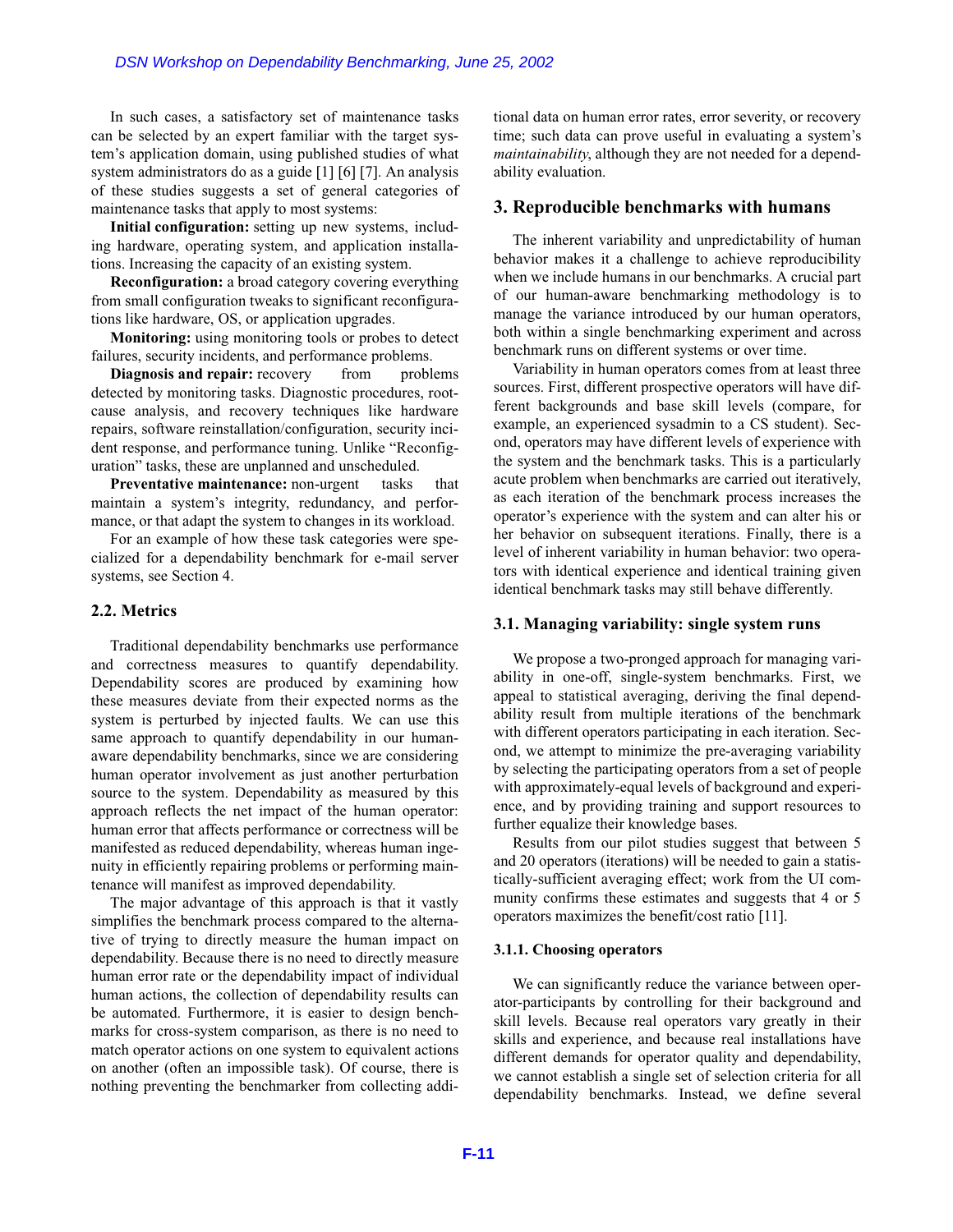classes of operators, and allow the benchmarker to choose those which best match the target environment of the tested system. With this approach, results from one benchmark run should be comparable to results from other benchmarks using the same class of operators; benchmarks using different classes of operators might also be comparable if the operator level is used as a "handicap" on the results.

We observe at least three classes of benchmark operators (from highest to lowest qualification):

**Expert:** The operators have intimate knowledge of the target system, unsurpassed skills, and long-term experience with the system. These are operators who run large production installations of the target system for their day jobs, or are supplied by the system's vendor. Benchmarks involving these operators will report the best-case dependability for the target system, but may be realistic only for a very small fraction of the system's potential installed base.

**Certified:** The operators have passed a test that verifies a certain minimum familiarity and experience with the target system; ideally the certification is issued by the system vendor or an independent external agency. Benchmarks involving these operators should report dependability similar to what would be seen in an average corporate installation of the tested system.

**Technical:** The operators have technical training and a general level of technical skill involving computer systems and the application area of the target system, but do not have significant experience with the target system itself. These operators could be a company's general systems administration or IT staff, or computer science students in an academic setting. Benchmarks involving these operators will report dependability that is on average similar to that measured with certified operators, but there may be more inter-operator variance and more of a learning curve factor.

Should human-aware dependability benchmarks reach widespread commercial use (like the TPC database benchmarks [15]), they will probably use expert operators. Expert operators offer the lowest possible variance, are unlikely to make naïve mistakes that could make the system look undeservedly bad, yet still provides a useful indication of the system's dependability and maintainability. Published results from benchmarks like TPC often already involve a major commitment of money and personnel on the part of the vendor, so supplying expert operators should not be a significant barrier. DSNN Workshop on Dependability Benchmarking, June 25, 2002<br>
ses of operators, and allow the henchmarker to choose<br>
ses of operators, and allow the henchmarker to choose<br>
ses of operators, the allow the henchmarker to choos

For non-commercial use of dependability benchmarking where experts are unavailable (as in academic or internal development work), using certified operators is ideal since certification best controls the variance between non-expert operators. As it may be difficult to recruit certified operators, it is likely that technical operators will be often be used in practice; we believe that accurate dependability measurements can still be obtained in this case by providing suitable resources and training as described below.

#### **3.1.2. Training operators**

We can reduce any remaining variance within a chosen class of operators by using standardized training to bring all operators to the same level of understanding of the test system. It has been our experience that this training must be done at a conceptual level to help the operator build a mental model of the system. The alternative, training on specific tasks that appear in the benchmark, leads to the unrealistic situation of operators follow checklists during the benchmark rather than relying on ingenuity, exploration, and problem-solving, as they would in real life.

Our initial experiments have suggested that an effective method for conceptual training is to first provide a highlevel overview of the system's purpose and design, then have the operator carry out a simple maintenance task that requires exploration of the system's interfaces (for example, changing a configuration parameter that is buried deep in an unspecified configuration file or dialog box). If the initial task is well-designed, the operator will have built up enough of a mental model of the system and its interfaces to proceed with the benchmark. With this approach, very little formal training need be given, simplifying the deployment of the benchmark.

#### **3.1.3. Resources for operators**

Even with training, different operators may have different gaps in their knowledge that show up during the benchmark. To mitigate the resulting variance, operators should be provided with resources to fill these gaps. Two effective forms of resources are documentation and expert help.

Documentation provides a knowledge base upon which the operator can draw while performing the benchmark tasks. For maximum realism, we believe the operator should be provided with the unedited documentation shipped with the testbed system and be given access to the Internet and its various search engines. If at all possible, the documentation should be provided electronically so that its usage can be monitored automatically.

When documentation fails in real life, operators turn to experts for help. It is important to provide a similar, but standardized, option in the benchmarking process, both to increase realism and to provide an "out" should the operator get stuck or frustrated with a task. We propose to do this by making available a single "oracle" or expert during all runs of the benchmark. The expert must be intimately familiar with the system and the operator tasks; oftentimes the benchmarker can play this role.

A challenge is making the oracle available in such a way that it remains an appeal of last resort; if overused, the oracle becomes the target of the benchmark, not the operator. One approach used successfully in user studies is to make the oracle available via email [16], an approach that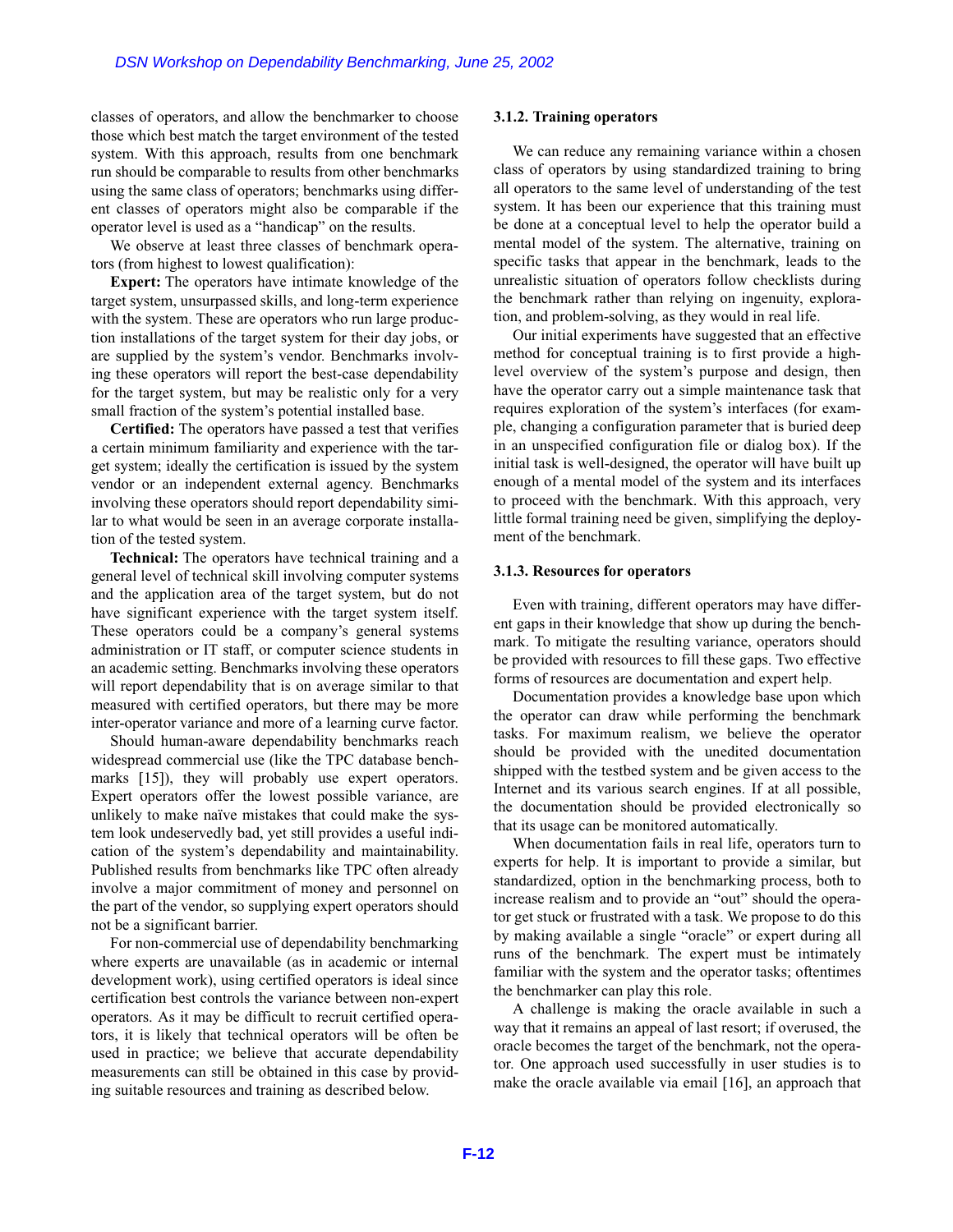also reduces the demands on the oracle's time. Other possibilities include providing only a limited number of calls to the oracle, imposing an artificial time penalty for using the oracle, or implementing the oracle as an automated "I give up" button that simply completes the current task automatically or restores the system to a known state.

#### **3.2. Managing the learning curve effect**

One of the most challenging problems with using live human operators in dependability benchmarks is the *learning curve* effect: at the end of a benchmark iteration, the operator has learned something about the system, and will likely use that experience to perform better on subsequent iterations. This is particularly a problem in cross-system comparison benchmarks or iterative benchmarking of the same system, where the cost of using a fresh set of operators for each system/iteration would be excessive.

Compensating for the learning curve effect is a challenging problem that we are only beginning to address. A simple approach for comparison benchmarks is to randomize the order in which each operator uses the test systems; with a large enough pool of operators, the learning curve effects will be averaged across the systems. Alternately, the effect of the learning curve can be estimated and factored out by benchmarking each system repeatedly until its dependability results stabilize.

For iterative benchmarking of a single system (for example, during system development), other techniques are needed. The most promising approach is to create a system-specific model of human operator behavior, describing how long operators take to respond to problems, what kinds of responses are used, and what kinds of errors are made. Although general simulation of a human operator is intractable, it should be possible to achieve a systemand task-specific model using techniques developed in the HCI community. In particular, models might be created by observing live human operators in an initial benchmark iteration, or perhaps by using expert analysis in a cognitive walkthrough [5]. The benchmarker could use the model to simulate the operators' behaviors in later iterations, either manually or automatically. An open question is how long such a model would remain valid; after major changes to the system or its interfaces, it is likely that the model would need to be rebuilt. DSN Workshop on Dependability Benchmarking, June 25, 2002<br>
reduces the demands on the oracle's time. Other possi-<br>
is complemented to the most extracted to the state of the state of the<br>state providing only a limit the mul

# **4. An example: benchmarking e-mail**

Our first target for evaluating our human-aware dependability benchmarking methodology is e-mail. E-mail has grown from its origins as a best-effort convenience to what is today a mission-critical enterprise service with stringent dependability needs. Surprisingly, no existing e-mail benchmark attempts to quantify dependability.

Our approach follows the general methodology described in Section 2. The benchmark applies a workload, injects perturbations, and collects metrics while the system is under the supervision of a human operator. The benchmark treats the e-mail service as a black-box for generality.

The workload of the benchmark consists of three components: performance, perturbation, and human workloads. The performance workload consists of a realistic simulation of e-mail traffic injected using standard protocols (SMTP and POP3). The simulated workload is based on the SPECmail2001 workload parameters [14] but is fully parameterizable to allow the user to explore system behavior under different load scenarios (for example, load spikes, which are an increasingly relevant dependability threat to Internet services). The perturbation workload has not yet been finalized, but we will likely start with two main types of fault injection: coarse-grained hardware and software faults. For example, we will inject storage system failures (corrupt data, failed disks, timeouts), network failures (corruption, transient connectivity loss, routing anomalies), and OS-level software faults (terminated processes, driver hangs, erroneous return values), among others.

Finally, the human workload consists of maintenance tasks chosen from the categories defined in Section 2.1 and arranged in three steps of increasing difficulty. The first step is a warm-up task consisting of a simple software reconfiguration such as changing the default domain of unqualified e-mail addresses; this step also serves as a "training" step, allowing the operator to become familiar with the system. The second step is a moderately difficult task such as installing and configuring a server-side e-mail virus filter. The third step is a challenging task such as moving a group of users from one server to another.

During each task, the benchmark measures the overall service dependability. Our dependability metrics consist of e-mail delivery delays and errors, the number of dropped/ corrupted e-mails, and service performance in fault-free, induced-fault, recovery, and service overload scenarios.

Due to the difficulty of finding certified operators in an academic setting, we intend to use technical-level operators in our benchmark experiments as described in Section 3.1.1. We plan to automate the benchmark as much as possible, including the workload generator and instrumentation. Through these and other techniques, we hope to be able run operators through without a benchmarker present, except perhaps to serve as the on-call oracle.

# **5. Related work**

Our perturbation-based benchmark methodology follows in the footsteps of existing work on dependability benchmarking and extends our earlier work on availability benchmarking, which measured the availability of RAID systems by perturbing them with simulated disk failures